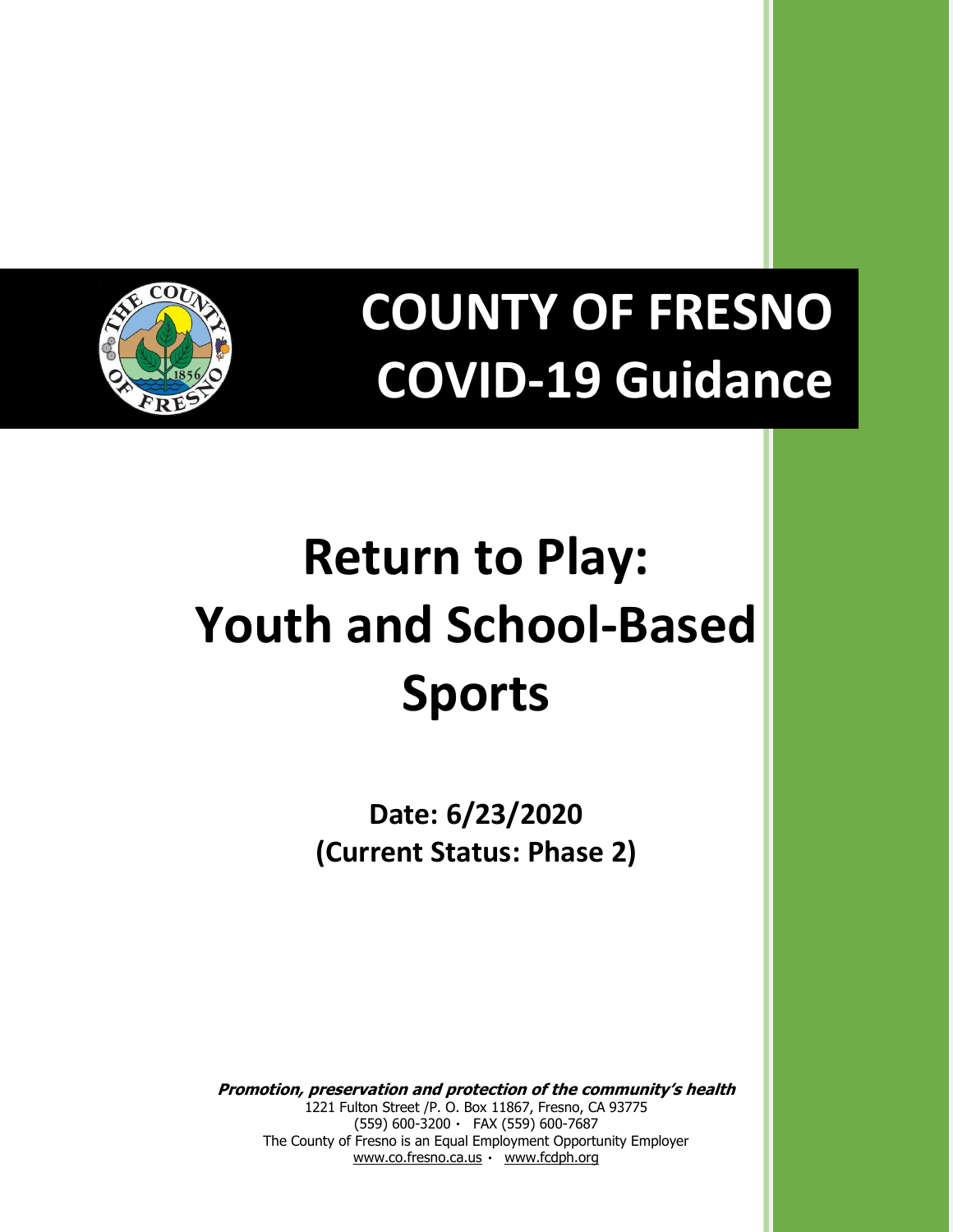## **OVERVIEW**

The below guidelines are designed to ensure a safe and healthy return to play for youth and school-based sports. No games or competition are permitted at this time. Modifications for conditioning, practices, and scrimmages are outlined below. These guidelines may be altered at any time by Fresno County Department of Public Health (FCDPH) based on new recommendations from the Centers for Disease Control and Prevention (CDC) and California Department of Public Health (CDPH).

Coaches, staff, parents and athletes should be educated on social distancing, infection prevention measures, and these return to play protocols before starting any type of physical education program or activity.

## **SCREENING**

In all phases, it is very important that no one who is exhibiting symptoms of COVID-19 be permitted to expose others to the disease.

All coaches and students will do a self-assessment for signs/symptoms of COVID-19 prior to reporting to the activity each day. Coaches are recommended to do daily checks and confirm that the participants have done their self-assessment and document the results on the attendance roster. Rosters should be kept and stored securely so a record remains detailing everyone who was present in case a student develops COVID-19. It is recommended that participants temperature be taken with a no-touch thermometer prior to beginning any activity.

The self-assessment must include the following symptoms. Send home athletes and staff with any of the following symptoms, or who report contact with a COVID19 positive individual within the last 14 days.

- **Fever above 100.4°**
- **Cough**
- **Shortness of Breath**
- **Sore Throat**
- **Chills**
- **Muscle Pains**
- **Repeated Shaking/Tremors**
- **New Loss of Taste/Smell**
- **Headache**

*If any individual exhibits any of the following symptoms (or has had contact with someone who has) they may not return to any activity in any phase without written clearance from their physician.* 

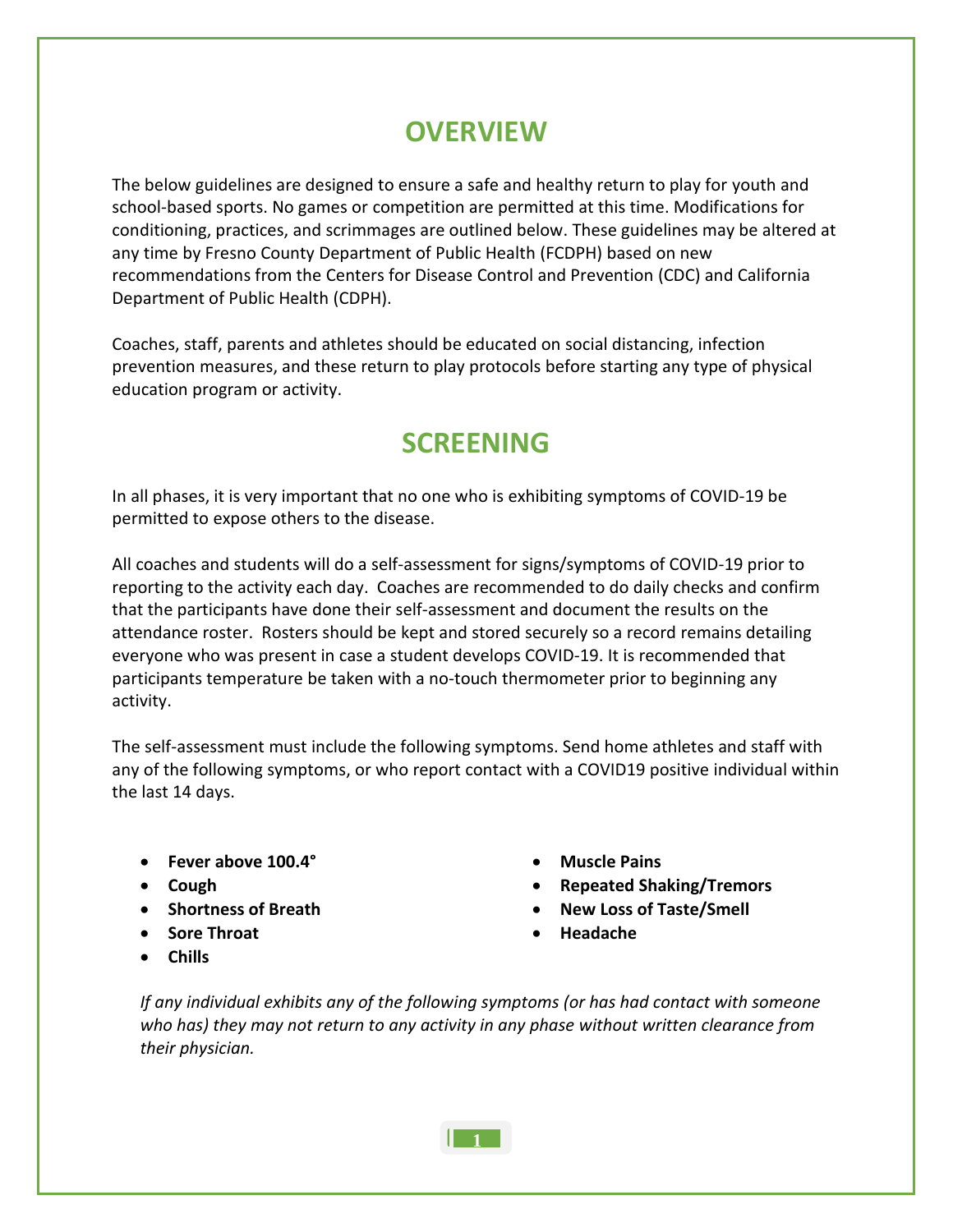\*Preparticipation examinations may be waived for 30 days consistent with CIF Pre-Participation Exam guidance [https://cifstate.org/covid-19/Resources/Physical\\_Exam\\_Waiver\\_Final.pdf.](https://cifstate.org/covid-19/Resources/Physical_Exam_Waiver_Final.pdf) Preparticipation exams may be waived for 30 days for participants entering the ninth grade if there is a signed statement from the parents attesting that the participant has not been admitted to a hospital overnight in the last year, has never been admitted overnight to a hospital except for an acute illness or injury that has now resolved, has never had an unexplained loss of consciousness, and is not taking any medications on a regular basis.

\*May not apply to youth sports

## **Gatherings and Social Distancing**

In accordance with social distancing (distancing of 6 feet or greater between individuals) and gathering guidelines issued by FCDPH, CDPH, and the CDC, the following are some things to consider:

- Students/athletes should be placed in pods (a group of no more than 10 students) when participating in any workout/activity.
- Pods should consist of the same students. For example, if a student is absent the pod will not add a student to reach the number 10.
- Social distancing should be practiced by students and coaches even within a pod
- Spacing of pods should be implemented
- Stagger start times between pods
- Students and coaches should not gather before or after activity
- Physical contact (i.e., high-fives, fist/chest bumps, and hugs) should be discontinued
- Face coverings/masks guidance should be followed as directed by [CDPH guidance for](https://www.cdph.ca.gov/Programs/CID/DCDC/CDPH%20Document%20Library/COVID-19/Guidance-for-Face-Coverings_06-18-2020.pdf)  [the use of face coverings.](https://www.cdph.ca.gov/Programs/CID/DCDC/CDPH%20Document%20Library/COVID-19/Guidance-for-Face-Coverings_06-18-2020.pdf) Cloth face coverings/masks are acceptable and "medical grade" masks are not required. It is recommended that coaches, officials, students, and other personnel always wear a face covering/mask and especially when social distancing is not possible. All participants should follow FCDPH, CDC, and CDPH guidance.

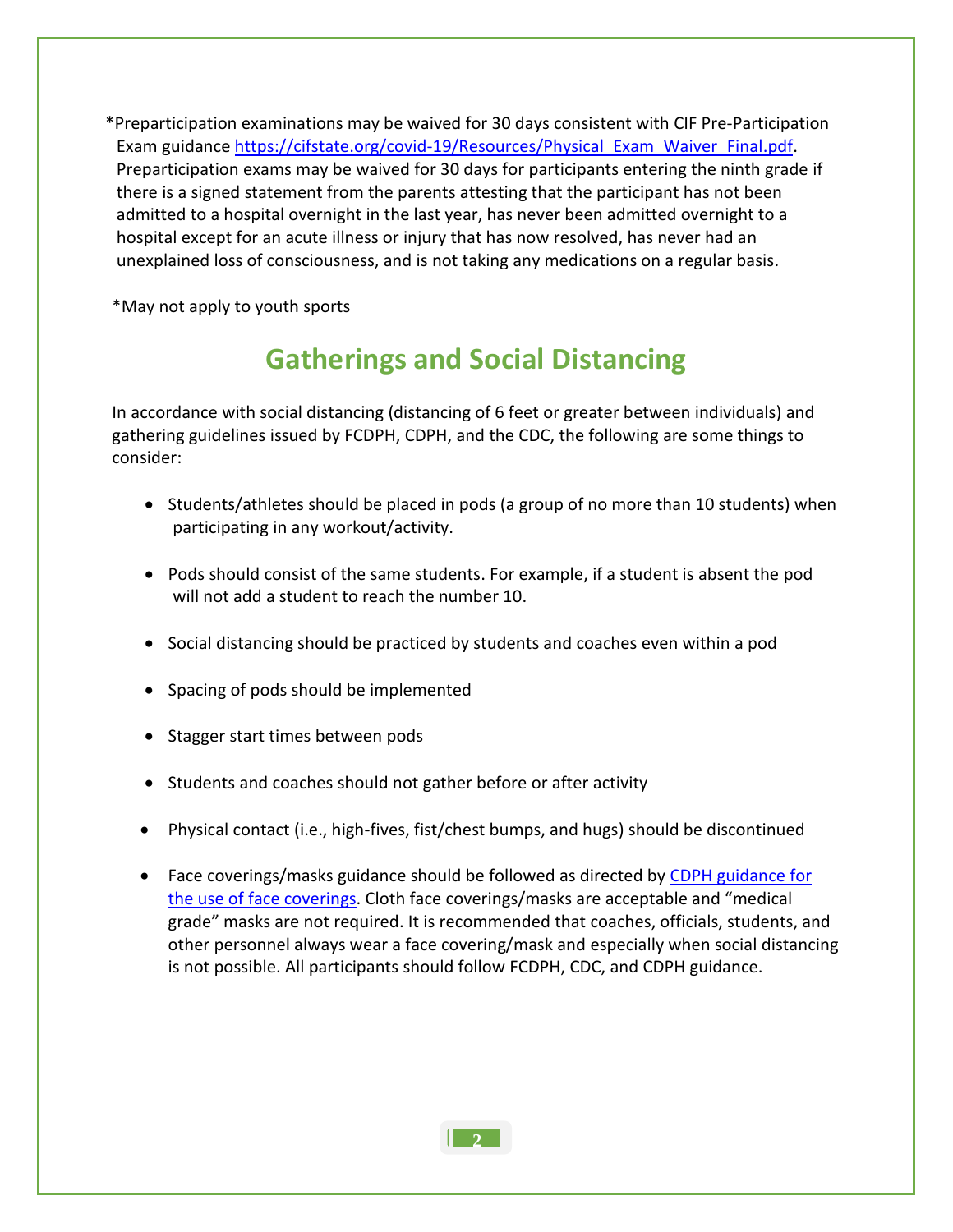## **Facilities**

#### **Gyms/Fitness Facilities/Weight Rooms:**

- All facilities should follow all [Industry Guidance: Fitness Facilities.](https://covid19.ca.gov/pdf/guidance-fitness.pdf)
- Weightlifting equipment should be wiped down thoroughly before and after an individual uses the equipment.
- Facilities should follow all physical distancing guidelines and adhere to CDPH guidance.
- Free weight exercises that require a spotter are not permitted in the phases described below

#### **Locker Rooms:**

- Locker rooms cannot be utilized during these Phases.
- Students should report in fitness attire prior to activity and return home to shower or change attire after participation.

#### **Pools:**

- For activities and pool facilities to open**,** they must abide by the information stated by Environmental Health Division. Facilities need to complete a form and submit to Environmental Health.
- Facilities should review the section on Additional Consideration for Swimming Pool/Aquatic Venues under th[e Industry Guidance: Fitness Facilities.](https://covid19.ca.gov/pdf/guidance-fitness.pdf)
- The form you must complete for the reopening of pool facilities is: <https://www.co.fresno.ca.us/home/showdocument?id=45167>
- To submit a completed form, you may email information to [EnvironmentalHealth@fresnocountyca.gov](mailto:EnvironmentalHealth@fresnocountyca.gov) or submit via fax at (559) 455-4646.

## **Equipment**

- No shared athletic equipment (i.e., towels, clothing, shoes, balls, or sports specific equipment) between students.
- Individual clothing should be washed and cleaned after every workout.

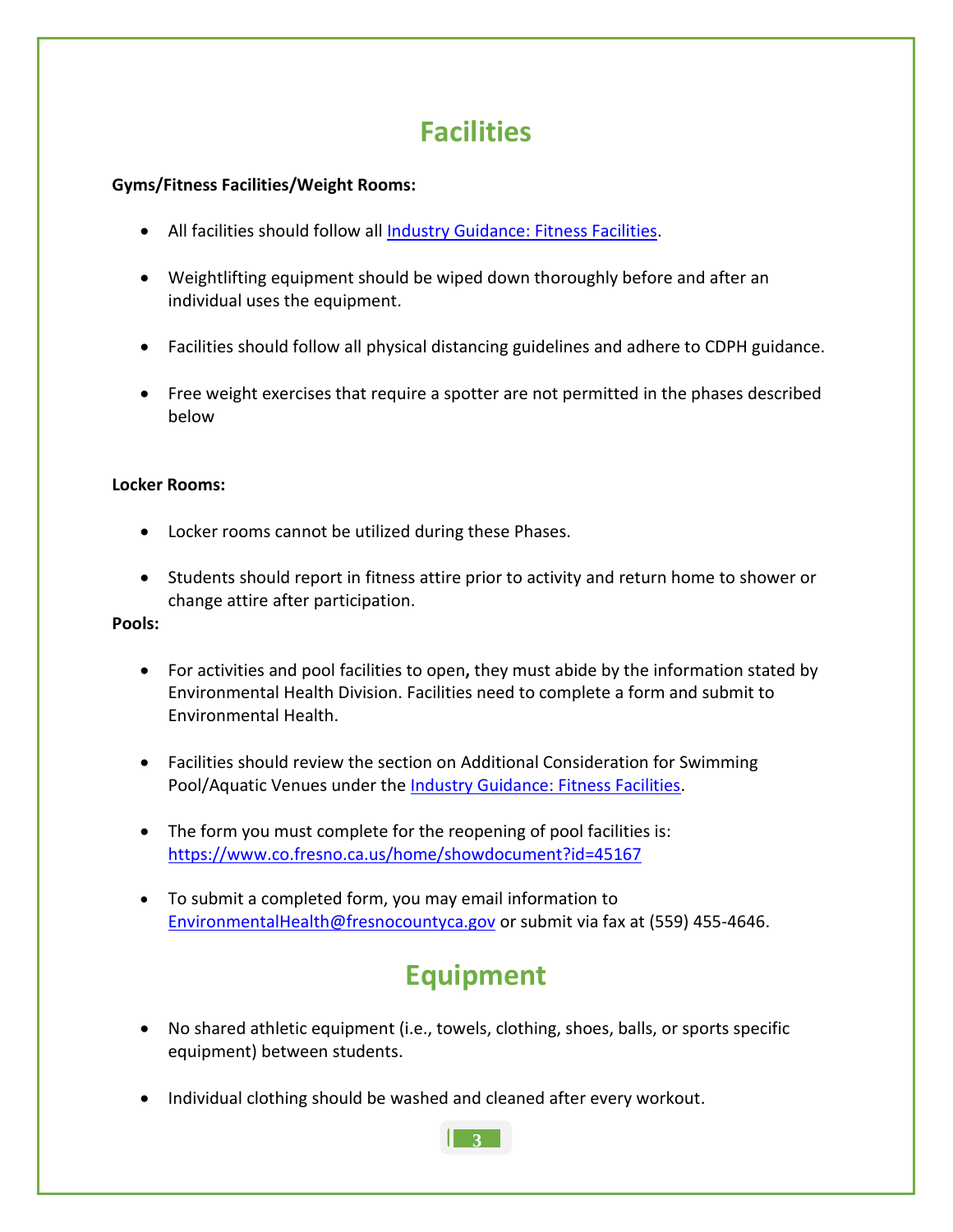- Athletic equipment should be cleaned after each use and prior to next workout.
- Athletic equipment shared between a pod should be cleaned and disinfected before being used by another pod.
- All students should bring their own water bottle(s). No sharing of water bottles.
- Hydration stations (i.e., water cows, water fountains, etc.) may be utilized only to fill water bottles. One designated person fills up each individual participant bottle as they come forward. This person must wear a mask and must clean their hands prior or wear gloves while using the hydration station. Any hydration station that is handled by the designated person must be cleaned prior to and after each use.

## **Cleaning and Disinfecting**

Cleaning/disinfecting protocols should be created and followed for all athletic facilities including but not limited to reception areas, locker rooms (not permitted in these phases), restrooms, changing areas, gyms, weight rooms, athletic equipment, etc.

- Facilities should review and follow cleaning and disinfecting protocols for Industry [Guidance: Fitness Facilities](https://covid19.ca.gov/pdf/guidance-fitness.pdf) issued by the State of CA.
- Facilities should review and follow the cleaning and disinfecting protocols for Industry [Guidance: Office Workspaces](https://covid19.ca.gov/pdf/guidance-office-workspaces.pdf) issued by the State of CA.

Individuals should wash their hands for a minimum of 20 seconds with soap and water or use hand sanitizer with at least 60% ethanol or 70% isopropanol before and after any activity.

## **Types of Sports**

**Lower Risk:** Sports that can be done with social distancing or individually with no sharing of equipment or the ability to clean the equipment between use by competitors. Examples include:

**4**

- **Cross Country**
- **Track and Field (individual races)**
- **Throwing Events (Javelin, shot put, discus)**
- **Individual Swimming**
- **Golf**
- **Sideline Cheer**
- **Cross Country Running (with staggered starts)**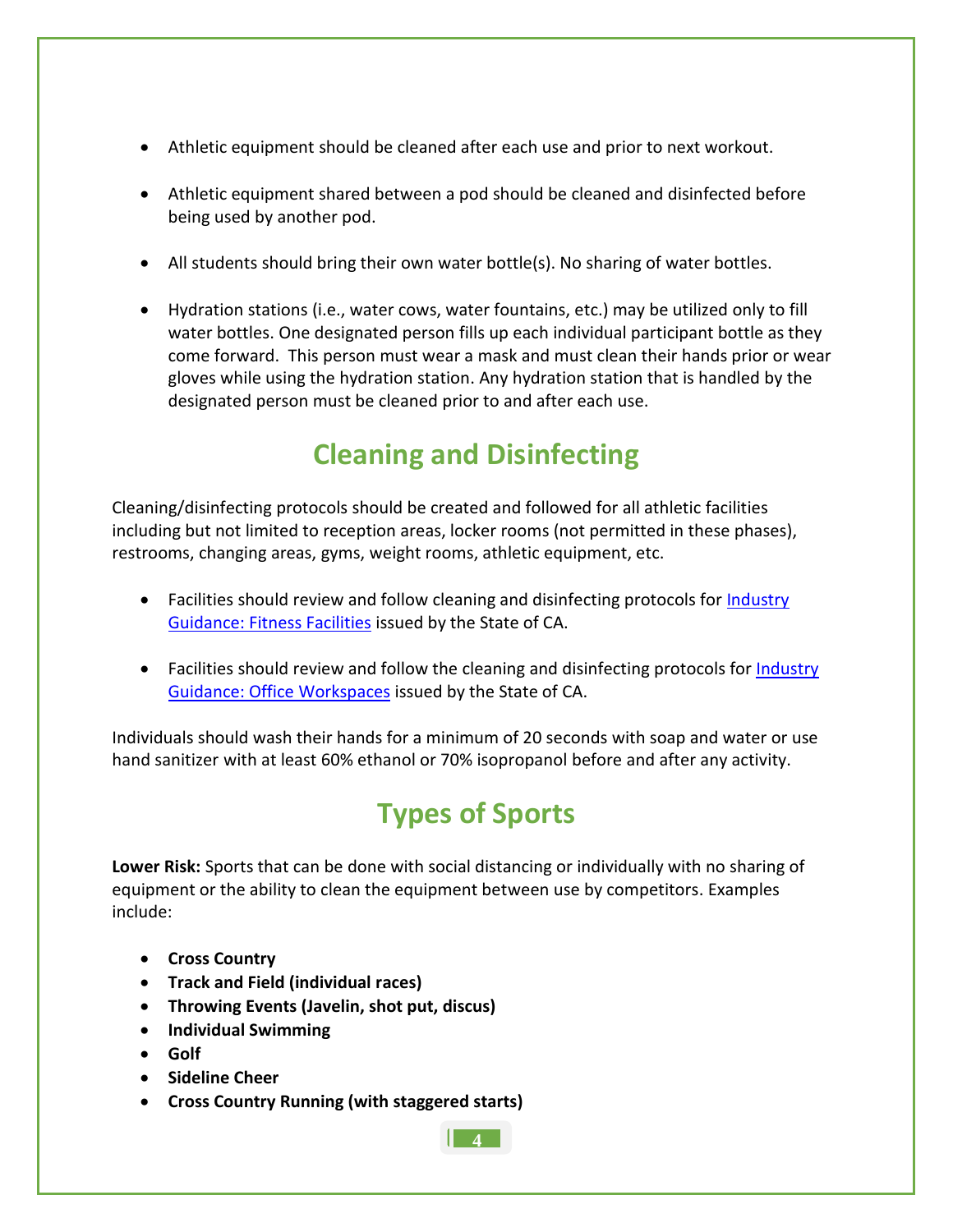**Moderate Risk**: Sports that involve close, sustained contact, but with protective equipment in place that may reduce the likelihood of respiratory particle transmission between participants or intermittent close contact or group sports or sports that use equipment that can't be cleaned between participants. Examples include*:* 

- **Basketball**
- **Volleyball\***
- **Baseball\***
- **Softball\***
- **Soccer**
- **Water Polo**
- **Gymnastics\***
- **Tennis\***
- **Swimming Relays**
- **Pole Vault\***
- **High Jump\***
- **Long Jump\***

\**Could potentially be considered "Lower Risk" with appropriate cleaning of equipment and use of masks by participants*

**Higher Risk:** Sports that involve close, sustained contact between participants, lack of significant protective barriers, and high probability that respiratory particles will be transmitted between participants. Examples include*:* 

- **Wrestling**
- **Football**
- **Competitive Cheer**
- **Dance**

## **Phase 1**

- No training whatsoever with any individual from outside your household.
- Virtual coaching only.
- Follow all social distancing and infection prevention guidelines.

## **Phase 2** (following the approval of FCDPH)

• No gathering of more than 10 students at a time (inside or outside)

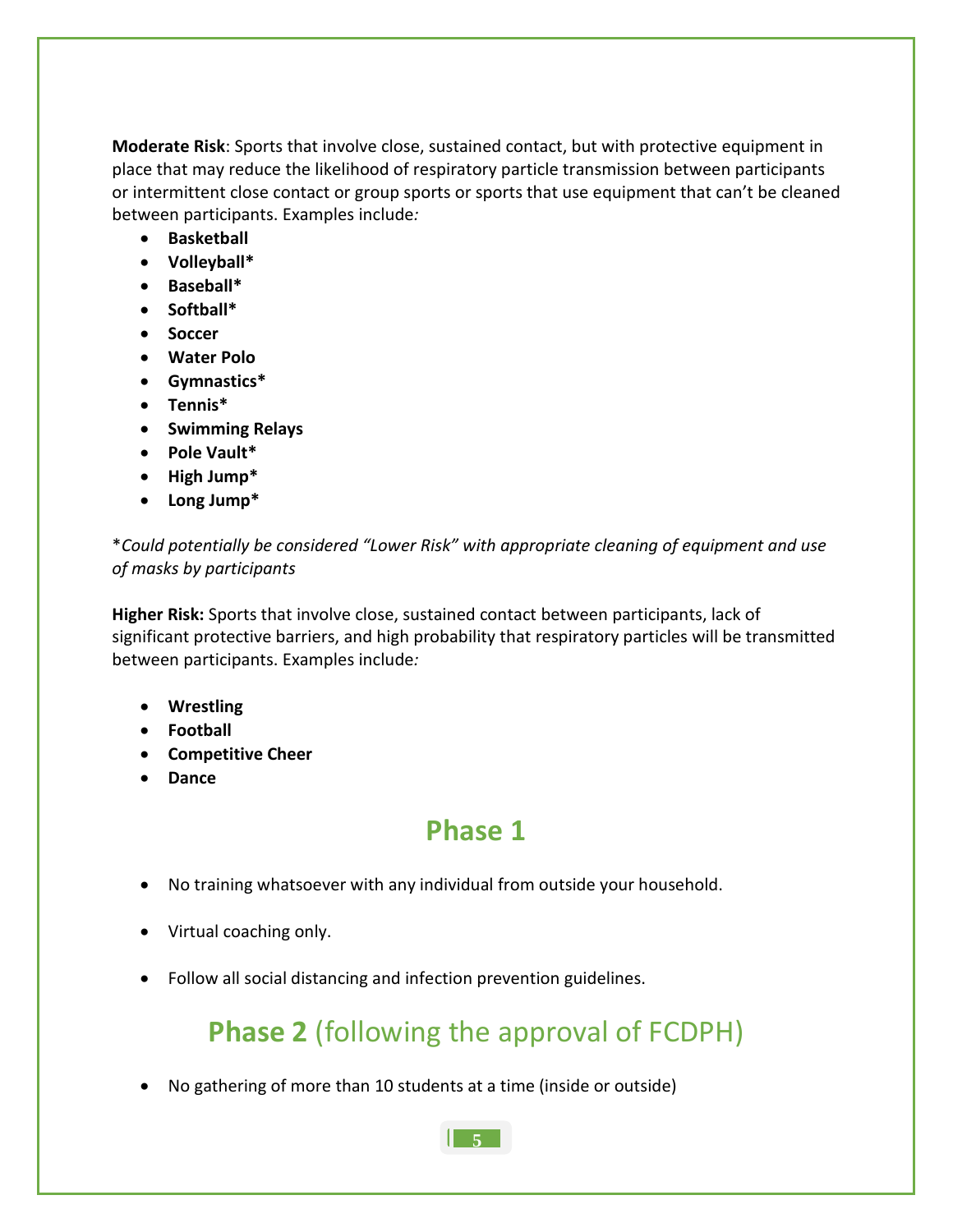- Workouts should be conducted in pods with the same students. Only individual drills are allowed. No team drills permitted.
- There must be a minimum distance of 6 feet between each individual. If this is not possible indoors, then the maximum number of individuals in the room must be decreased until proper social distancing can occur.
- Vulnerable individuals should not participate in workouts/activities
- All equipment must be cleaned and disinfected before and after use as outlined under **Equipment** and **Cleaning and Disinfecting**

| <b>Sport</b>             | <b>Activites under Phase 2</b>                                                                                                                                                                                                                               |
|--------------------------|--------------------------------------------------------------------------------------------------------------------------------------------------------------------------------------------------------------------------------------------------------------|
| <b>Cross Country</b>     | Runners should maintain physical distancing,<br>no grouping                                                                                                                                                                                                  |
| <b>Track and Field</b>   | Runners should maintain physical distancing,<br>no grouping. No sharing of equipment.                                                                                                                                                                        |
| <b>Swimming</b>          | Swimmers should maintain physical<br>distancing, no grouping. No sharing of lanes                                                                                                                                                                            |
| Golf                     | Maintain physical distancing, no grouping.                                                                                                                                                                                                                   |
| <b>Tennis</b>            | Conditioning drills are permitted with no<br>sharing of balls. Each player may use own can<br>of balls to serve and uses racket to pass other<br>balls (singles only), ball machine is permitted<br>for one individual. Players may do individual<br>drills. |
| <b>Badminton</b>         | Conditioning, no sharing of birdies. Each<br>player may use own can of birdies to serve<br>and uses racket to pass other birdies (singles<br>only). Players may do individual drills.                                                                        |
| <b>Volleyball</b>        | Conditioning, individual ball handling drills,<br>each player has own ball.                                                                                                                                                                                  |
| Lacrosse                 | Conditioning, individual ball skill drills, no<br>contact or sharing of balls. A player may shoot<br>with a ball(s), but a team should not<br>practice/pass a ball among team where<br>multiple players may touch the ball                                   |
| <b>Soccer</b>            | Conditioning, individual ball skill drills, each<br>player has own ball, feet only (no heading/use<br>of hands), no contact.                                                                                                                                 |
| <b>Baseball/Softball</b> | Conditioning and tee work. Players should not                                                                                                                                                                                                                |

**6**

• The following activities are permitted in Phase 2 for the sports listed: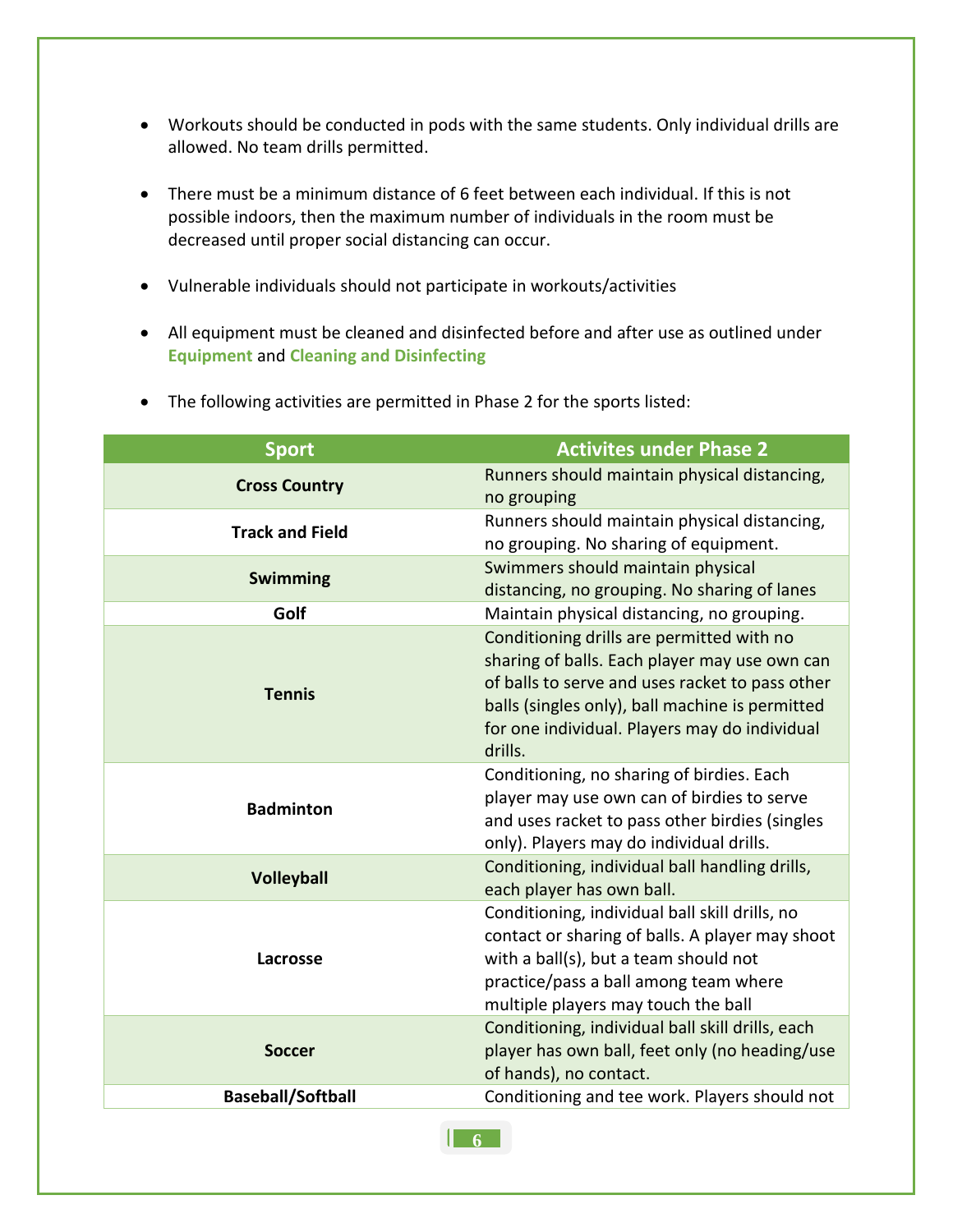|                          | share gloves or other equipment. A layer may<br>hit in cages, throw batting practice (with<br>netting as backstop, no catcher).                                                                                                                                                       |
|--------------------------|---------------------------------------------------------------------------------------------------------------------------------------------------------------------------------------------------------------------------------------------------------------------------------------|
| <b>Gymnastics</b>        | No sharing of equipment.                                                                                                                                                                                                                                                              |
| <b>Field Hockey</b>      | Conditioning, individual ball skill drills, no<br>contact or sharing of balls. A player may shoot<br>with a ball(s), but no sharing of the same ball                                                                                                                                  |
| <b>Basketball</b>        | Conditioning, individual ball skill drills, no<br>contact or sharing of balls. A player may shoot<br>with a ball(s) but may not pass to others<br>where multiple touching is apparent.                                                                                                |
| <b>Water Polo</b>        | Conditioning, individual ball skill drills, no<br>contact or sharing of balls. A player may shoot<br>with a ball(s) but may not pass to others<br>where multiple touching is apparent.                                                                                                |
| <b>Wrestling</b>         | Conditioning, mirror drills with spacing, no<br>contact. Wrestlers may skill and drill without<br>any touching of another individual.                                                                                                                                                 |
| <b>Competitive Cheer</b> | Conditioning and individual<br>technique/choreography work. No group or<br>partner stunts permitted. Individual jumps,<br>dance, tumbling without contact are allowed.                                                                                                                |
| <b>Football</b>          | Conditioning and individual drills. A player<br>should not handle or pass balls to another<br>individual. Physical contact with other players<br>is not permitted, and no sharing of equipment<br>such as sleds or tackling dummies. Personal<br>protective equipment is not allowed. |

## **Phase 3** (following the approval of FCDPH)

- No gathering of more than 10 students at a time indoors. Up to 50 individuals may gather outdoors. When gathering outdoors, students must remain with their pods.
- Workouts should be conducted in pods with the same students. Modified team practices may begin for lower and moderate risk sports within their pod. Higher risk sports should continue individual drills.
- No contact with other teams.

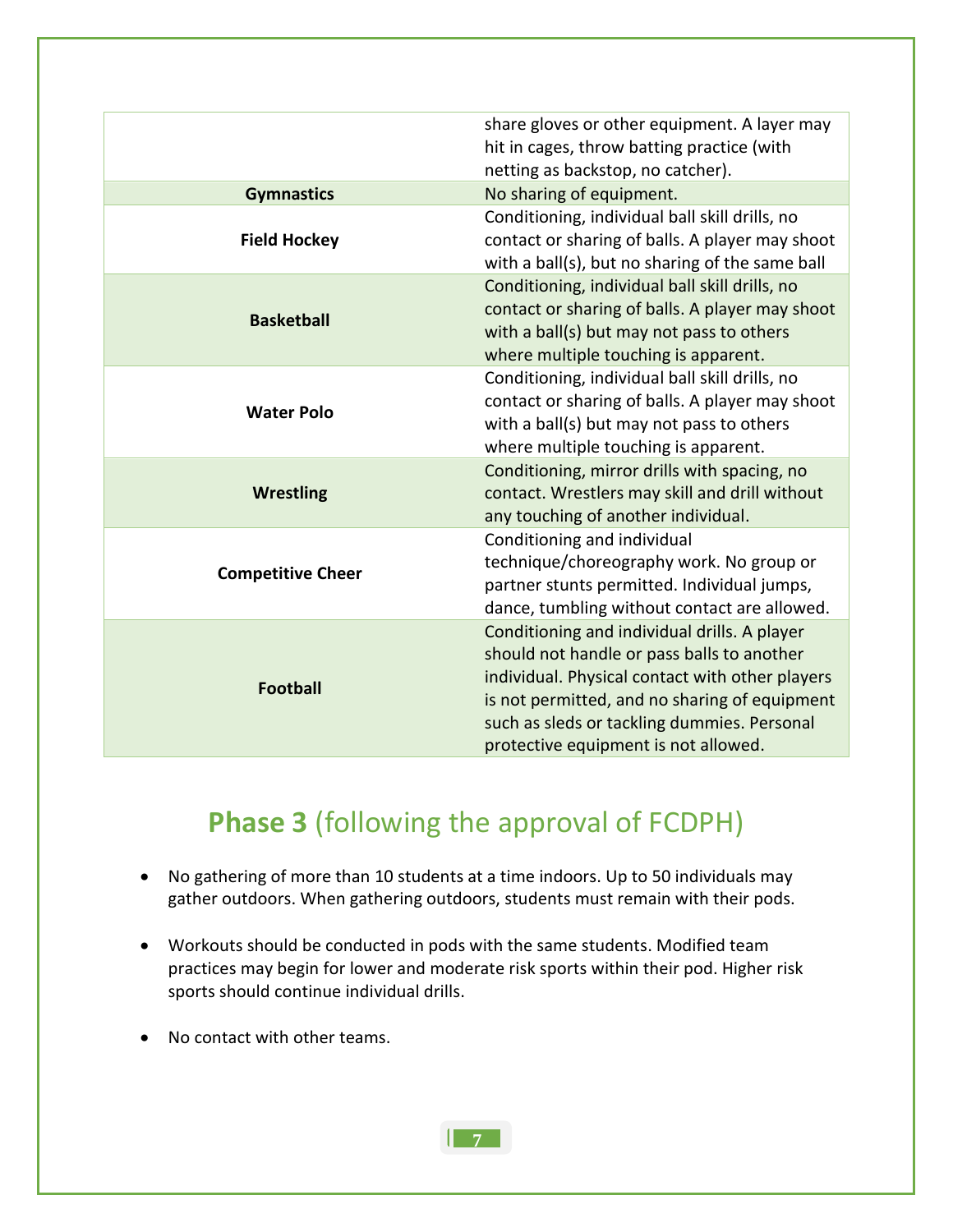- There must be a minimum distance of 6 feet between each individual. If this is not possible indoors, then the maximum number of individuals in the room must be decreased until proper social distancing can occur.
- Vulnerable individuals should not participate in workouts/activities.
- All equipment must be cleaned and disinfected before and after use as outlined under **Equipment** and **Cleaning and Disinfecting**.
- The following activities are permitted in Phase 3 for the sports listed:

| <b>Sport</b>             | <b>Activities under Phase 3</b>                                                                                                                                                   |
|--------------------------|-----------------------------------------------------------------------------------------------------------------------------------------------------------------------------------|
| <b>Cross Country</b>     | Runners should maintain physical distancing, no<br>grouping.                                                                                                                      |
| <b>Track and Field</b>   | Runners should maintain physical distancing, no<br>grouping. No sharing of equipment.                                                                                             |
| <b>Swimming</b>          | Swimmers should maintain physical distancing.<br>No sharing of lanes                                                                                                              |
| Golf                     | Maintain physical distancing, no grouping.                                                                                                                                        |
| <b>Tennis</b>            | Conditioning and modified team drills are<br>permitted. Each player may use own can of balls<br>to serve and pass other balls within their pod.                                   |
| <b>Badminton</b>         | Conditioning and modified team drills are<br>permitted. Players may use own can of birdies<br>to serve and pass other birdies within pod.                                         |
| <b>Volleyball</b>        | Conditioning, ball handling drills, and players<br>can share balls within their pod.                                                                                              |
| Lacrosse                 | Conditioning and ball skill drills, no contact. A<br>player may shoot with a ball(s). A pod may<br>practice/pass a within their pod.                                              |
| <b>Soccer</b>            | Conditioning and modified team drills such as<br>ball skill drills. Feet only (no heading/use of<br>hands), no contact. A pod may practice/pass a<br>within their pod.            |
| <b>Baseball/Softball</b> | Conditioning and tee work. Players should not<br>share gloves or other equipment. A player may<br>hit in cages, throw batting practice (with netting<br>as backstop, no catcher). |
| <b>Gymnastics</b>        | No sharing of equipment. No contact.                                                                                                                                              |
| <b>Field Hockey</b>      | Conditioning and modified team ball skill drills,<br>no contact. A player may shoot/pass within<br>their own pod.                                                                 |

**8**